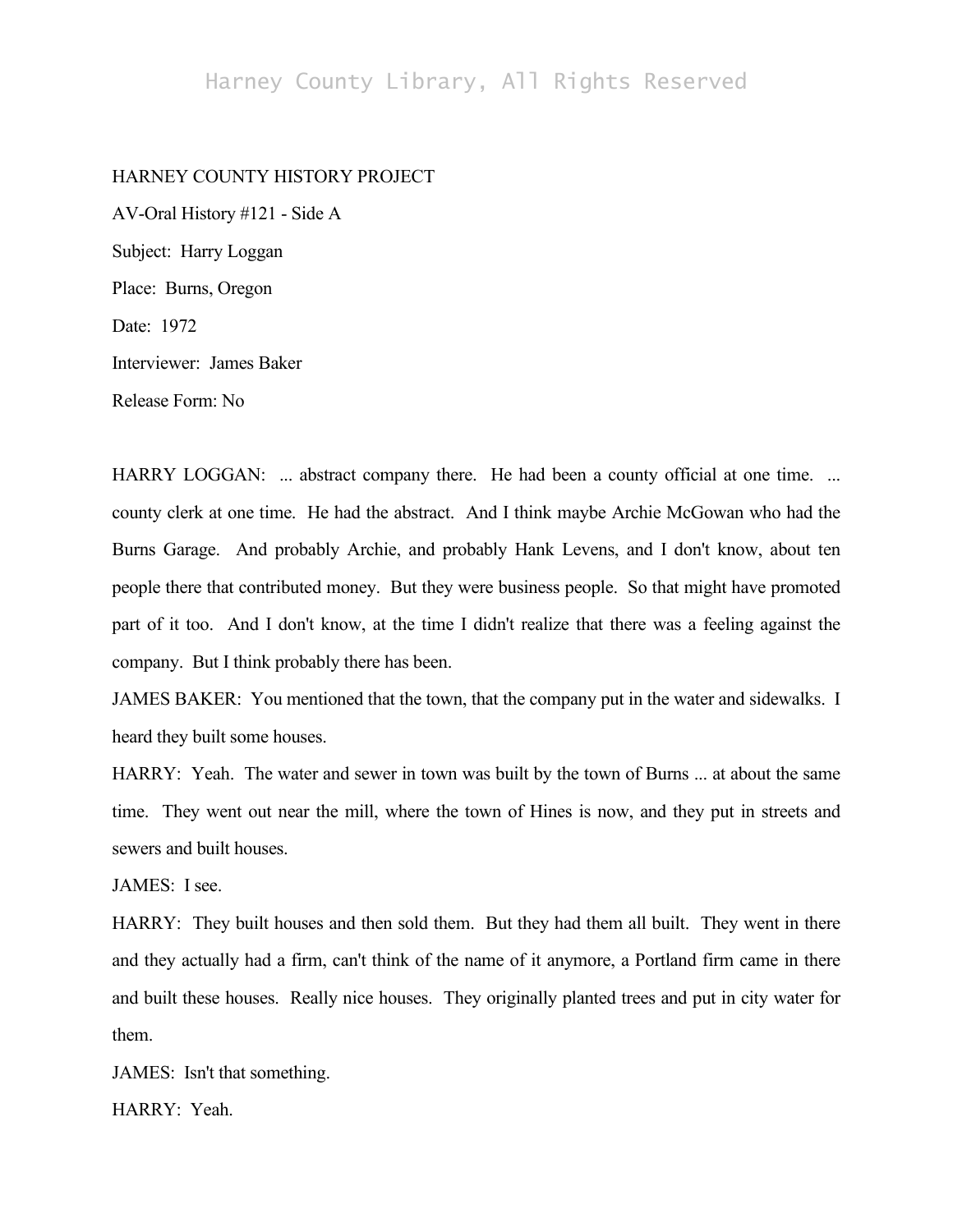JAMES: I'm really surprised. Seriously, I'm surprised.

HARRY: And they built, you noticed there right in the middle of Hines, out toward the valley, a big old concrete structure there.

JAMES: Uh huh.

HARRY: That was to be a hotel.

JAMES: Oh.

HARRY: I don't remember who the people were that --- I just remember ... that were building the town. But that hotel, they got it up that far, and in the meantime, the hotel in Burns got going, and it was quite a nice hotel, and so it was never completed.

JAMES: That old concrete structure that sits out there?

HARRY: Yeah.

JAMES: Really strange place.

HARRY: Was to have been a hotel.

JAMES: That is strange. Yeah, there is spray paint all over it now, where kids ... you know.

HARRY: And this may have contributed a little more to the hard feelings out in Hines. Built out there by the mill rather than --- of course, Burns had thought, you know, that they would grow. And they did, they were probably a town of 1500, 1800 in the '20s. I don't think it was much bigger than that anyway.

JAMES: Uh huh.

HARRY: And the mill probably brought them up to around 3000. But the Hines structures all been built up there, there would probably been a town of 5000 or 6000. And I suppose that caused some feelings. But that should have been more between the two cities ... commerce, so I don't know.

JAMES: I'm getting ... Very curious. Quite an interesting story.

HARRY: And the people that settled out at Hines, were primarily foreigners, you want to call them. JAMES: Yeah.

HARRY: They were the new people that came from Mississippi and Minnesota.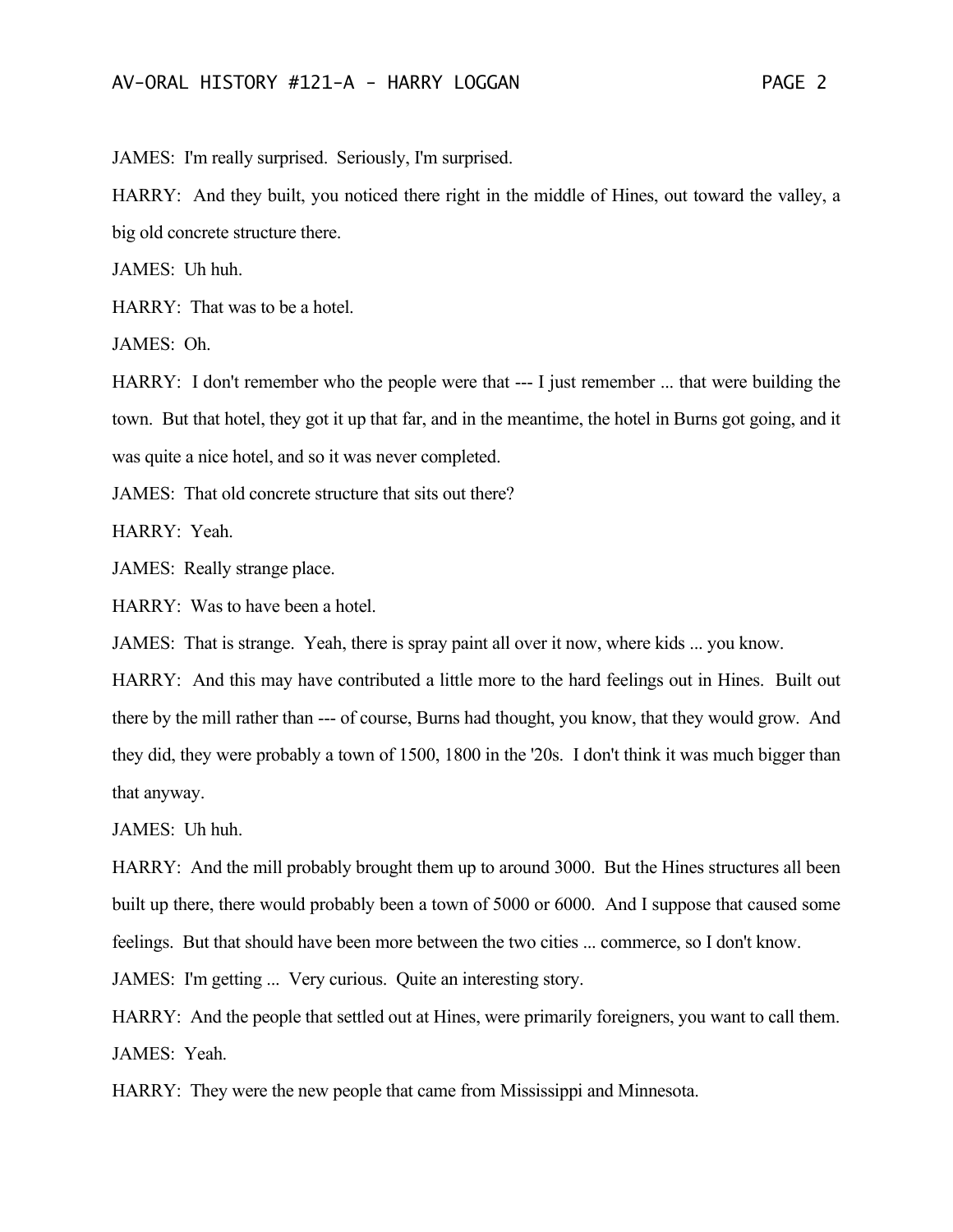## JAMES: Uh huh.

HARRY: But I never noticed any feelings between the cities. The old-timers and new ones, they just mingled right in. Eastern Oregon towns you always get acquainted in three or four weeks anyway, you know. We used to always go to the dances, and those people just seemed like part of the ... right away.

WOMAN: ...

HARRY: Oh, we might. ...

JAMES: Sure do.

HARRY: Yeah, if you would please.

JAMES: You know there is another thing that I would like to find out about is, and that is if I get the ... conflict in the way you reported it, had to do partly with the location of Hines, outside to the south, and I guess you could say south and west.

HARRY: Uh huh.

WOMAN: ...

JAMES: Not for me, thanks. And that was land that was owned by the Hotchkiss' and who was the other family. You were mentioning why the town was out there.

HARRY: Voegtly owned the land right adjacent to Burns, right south and adjacent to Burns, where it would have been the logical place, where they would have liked to have built the houses, this firm that came in from Portland. But they couldn't get together on a price, so eventually --- Now Hotchkiss owned land just to the east. I'm not sure if they owned any land where the mill proper went. But anyway, the mill proper, they were able to purchase that. But land just to the east of that, Hotchkiss had it. They couldn't get together on a price to buy that. So, it kind of left them the only place to go to build the houses was where they finally did, you know. Of course, the mill, as near as I know, the main reason the mill went out there was because of the hot springs. I don't know if you are aware of or not.

JAMES: No, I'm not.